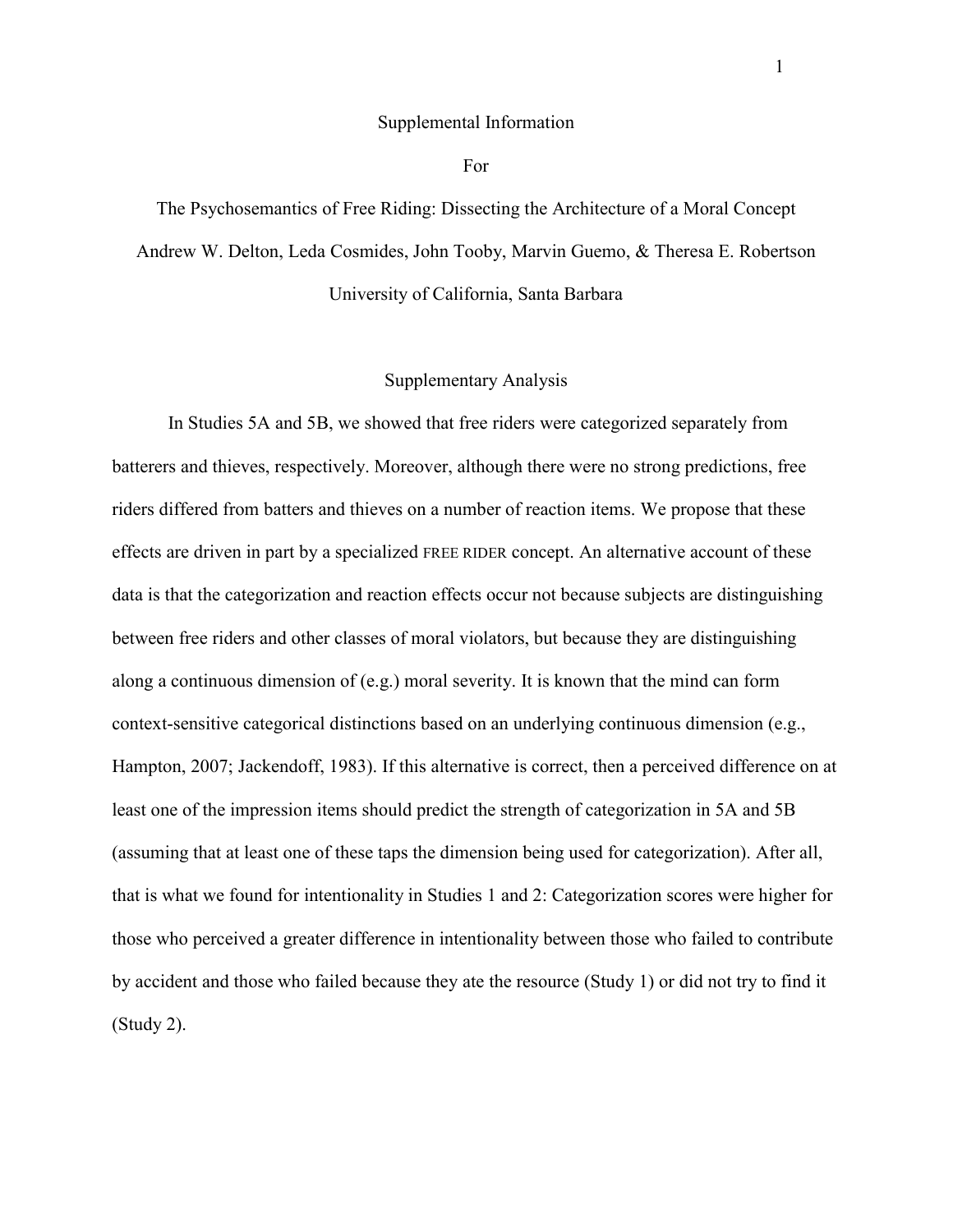We mined the data to find support for this alternative view, but could find none. For example, if differences in aggressiveness were driving categorization in Study 5A, then there should be a positive correlation between a subject's difference score for aggressiveness (perceived aggressiveness of physically violent targets versus nonviolent ones) and the extent to which the subject categorized the targets. There was not. Indeed, the observed correlation was not significant and in the wrong direction, suggesting aggressiveness was not driving categorization,  $r(62) = -0.09$ ,  $p = 0.49$ . If differences in intentionality were driving categorization in Study 5A, then the correlation between categorization scores and intentionality difference scores should be positive. The observed correlation was again not significant and in the wrong direction,  $r(62) = -17$ ,  $p = 0.17$ . We tested for correlations between categorization and every other reaction item that showed a significant difference between violent targets and free riders or between thieves and free riders; none reached significance (for both studies, all *r*s < .17 in absolute magnitude, all *p*s > .18). Even though there were differences in reactions to free riders and other moral violators, none of these differences appear to have driven categorization.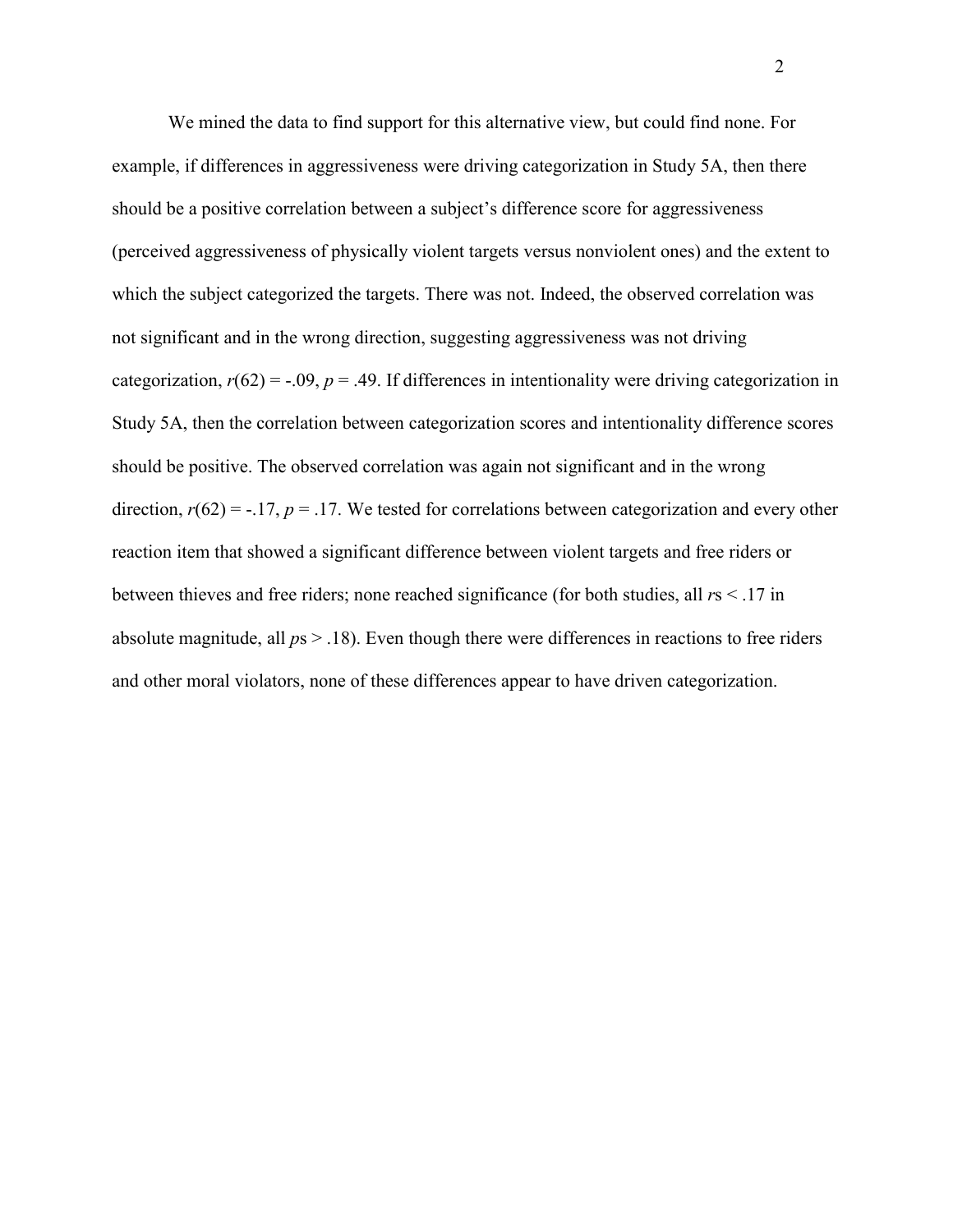# Supplementary Table 1

|                      | Lost food  | Did not find food | r    |  |
|----------------------|------------|-------------------|------|--|
| Punishment           | 2.45(1.10) | 2.40(1.12)        | .05  |  |
| Reward               | 4.44(1.32) | 4.54(1.31)        | .11  |  |
| Work with            | 4.35(1.03) | 4.53(0.98)        | .18  |  |
| Have on "team"       | 4.51(0.98) | 4.65(0.97)        | .14  |  |
| Trustworthy          | 4.58(0.86) | 4.57(0.83)        | .14  |  |
| Selfish              | 3.23(0.95) | 3.07(0.76)        | .19  |  |
| Likeable             | 4.55(0.79) | 4.54(0.78)        | .01  |  |
| Aggressive           | 4.01(0.92) | 3.85(0.83)        | .20  |  |
| Competence           | 4.78(0.74) | 4.73(0.84)        | .06  |  |
| Personality-as-cause | 3.48(1.16) | 3.50(1.10)        | .02  |  |
| Situation-as-cause   | 4.69(1.17) | 4.72(1.12)        | .03  |  |
| Effort               | 4.94(0.97) | 4.94 (0.98)       | .00. |  |
| Intentionality       | 2.91(1.13) | 2.81(1.07)        | .14  |  |

*Means (Standard Deviations) for Reactions to the Target Types: Study 4* 

*Note*. Greater means indicate a higher rating on the measure. Response options ranged from 1 to

7. All comparisons had *df* = 66.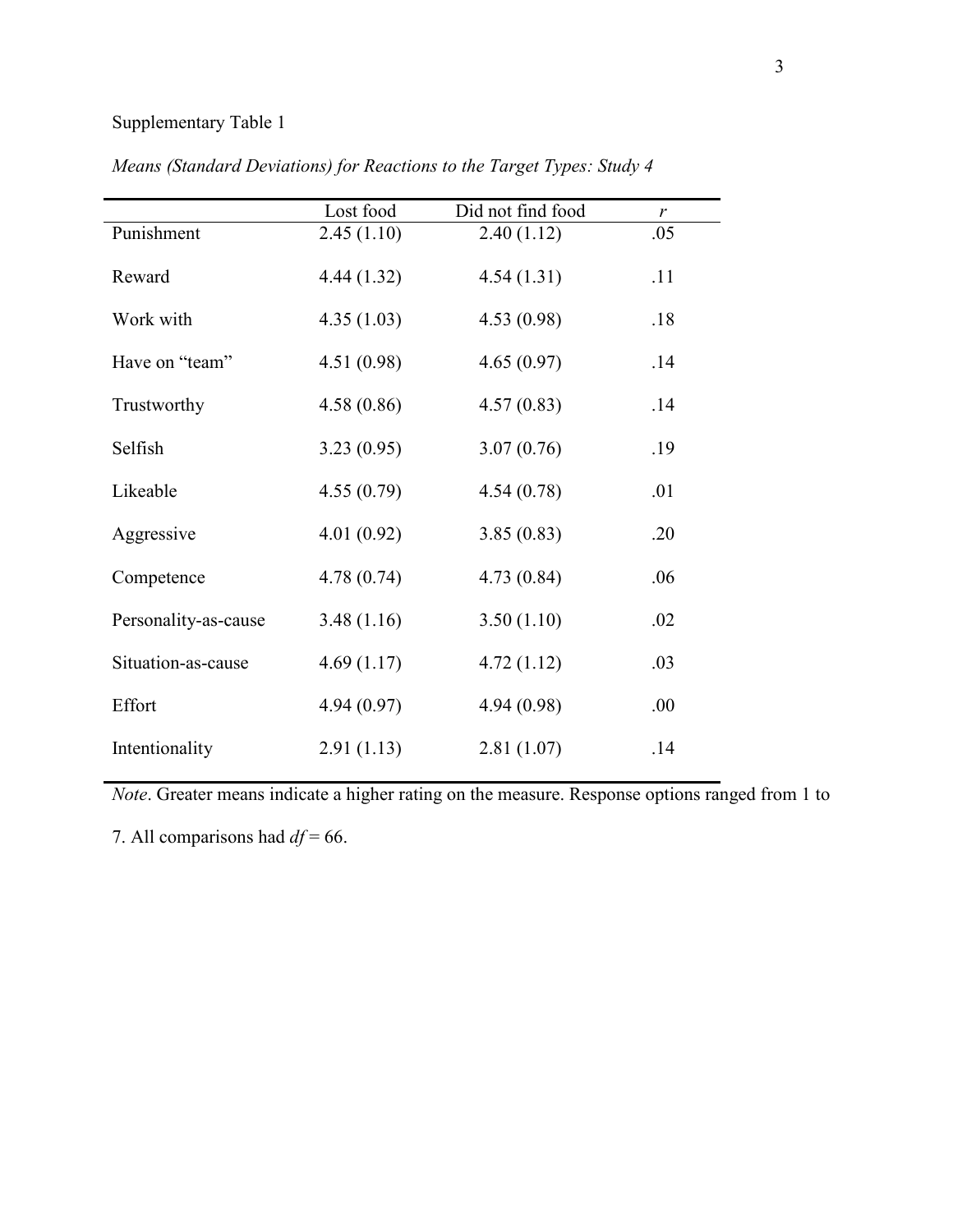### Supplementary Table 2

|                      | Free riders | Unprovoked<br>batterers | $\mathbf{r}$    |
|----------------------|-------------|-------------------------|-----------------|
| Punishment           | 4.18(1.06)  | 4.50(1.00)              | $.30*$          |
| Reward               | 3.80(0.98)  | 3.61(1.00)              | $.22^{\dagger}$ |
| Work with            | 3.52(1.05)  | 3.24(1.06)              | $.31*$          |
| Have on "team"       | 3.45(1.02)  | 3.33(1.03)              | .13             |
| Trustworthy          | 3.52(0.89)  | 3.45(0.93)              | .09             |
| Selfish              | 4.45(0.93)  | 4.45(0.86)              | .01             |
| Likeable             | 3.69(0.93)  | 3.45(0.89)              | $.26*$          |
| Aggressive           | 4.25(0.98)  | 4.76(0.93)              | $.46***$        |
| Competence           | 4.43(1.04)  | 4.41 (0.99)             | .03             |
| Personality-as-cause | 4.33(0.90)  | 4.35(0.88)              | .02             |
| Situation-as-cause   | 4.52(1.13)  | 4.60(1.01)              | .10             |
| Effort               | 4.61(0.92)  | 4.68(0.81)              | .09             |
| Intentionality       | 4.12(1.09)  | 4.32(0.89)              | $.26*$          |

*Means (Standard Deviations) for Reactions to the Target Types: Study 5A* 

*Note.* Greater means indicate a higher rating on the measure. Response options ranged from 1 to

7. All comparisons had df = 63.  $\frac{1}{7}p < 0.10$ ,  $\frac{1}{7}p < 0.05$ ,  $\frac{1}{7} \cdot \frac{1}{7}p < 0.001$ .